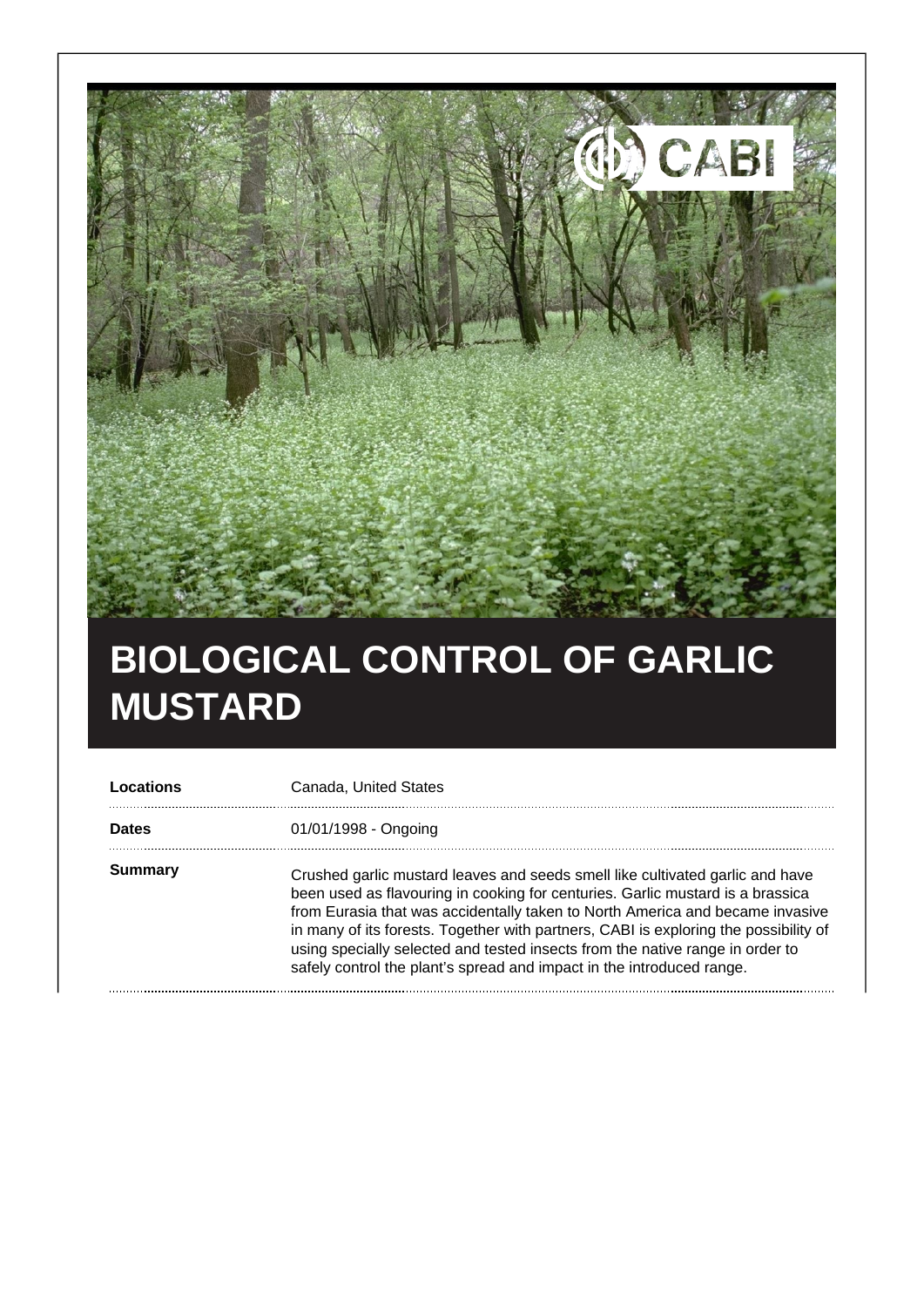| The problem       | Garlic mustard (Alliaria petiolata) is not related to garlic but is a biennial<br>cruciferous (brassica) plant. Native to Eurasia, it was accidentally introduced to<br>North America in the 19th century. It is one of the few non-indigenous<br>herbaceous species that can invade and dominate the understory of North<br>American forests. It is considered one of the most serious invaders in the<br>northeastern and midwestern USA and southeastern Canada. Several methods<br>have been used to control its proliferation in natural areas; hand removal can be<br>effective in small infestations, while fire, cutting and herbicide treatments have<br>been used to reduce densities in large infestations. However, these treatments<br>are costly, need to be repeated over several years and may face regulatory<br>restrictions. |
|-------------------|-------------------------------------------------------------------------------------------------------------------------------------------------------------------------------------------------------------------------------------------------------------------------------------------------------------------------------------------------------------------------------------------------------------------------------------------------------------------------------------------------------------------------------------------------------------------------------------------------------------------------------------------------------------------------------------------------------------------------------------------------------------------------------------------------------------------------------------------------|
| What we are doing | This project to investigate the potential for biological control of the weed was<br>initiated in 1998 by Prof. Bernd Blossey (Cornell University, USA). A team from<br>CABI's centre in Switzerland has been surveying for natural enemies and<br>assessing host specificity of selected insects.                                                                                                                                                                                                                                                                                                                                                                                                                                                                                                                                               |
|                   | Biological control is based on the concept that a plant may become invasive<br>because of the absence of natural enemies that keep it in check in its area of<br>origin. The project aims to identify and introduce host-specific natural enemies<br>as biological control agents. A guiding principle is that an agent should not<br>impact plants other than the target. Risk of non-target damage is assessed by<br>testing whether a potential agent feeds or develops on other plant species.                                                                                                                                                                                                                                                                                                                                              |
|                   | By reviewing the literature, we found records of 69 herbivorous insect species<br>and seven fungi associated with garlic mustard in Europe. 30 species were<br>collected in subsequent field surveys in Switzerland, Germany, Austria and<br>Daghestan (Russia) in 1998-2000. Six insects were prioritized as potential<br>biological control agents: the root-feeding flea beetle Phyllotreta ochripes, the<br>two shoot-mining weevils Ceutorhynchus alliariae and C. roberti, the two seed-<br>feeding weevils C. constrictus and C. theonae and the root-crown weevil<br>C. scrobicollis.                                                                                                                                                                                                                                                   |
| Results so far    | We have so far discounted three species: the flea beetle P. ochripes and the<br>stem-mining weevil C. alliariae which were not sufficiently specific. The seed-<br>feeding weevil C. theonae was difficult to find and rear while we suspended work<br>on the stem-mining weevil C. roberti to concentrate on other species.                                                                                                                                                                                                                                                                                                                                                                                                                                                                                                                    |
|                   | Testing in collaboration with the University of Minnesota into the seed-feeding<br>weevil, C. constrictus, is nearing completion and we are planning to submit a<br>petition for release in 2022.                                                                                                                                                                                                                                                                                                                                                                                                                                                                                                                                                                                                                                               |
|                   | The species selected as the most suitable candidate for release so far is the<br>root-mining weevil C.scrobicollis. Data from Esther Gerber's PhD study with<br>CABI and modelling by Adam Davis (USDA-ARS, Illinois) showed the agent's<br>potentially large impact on garlic mustard demography.                                                                                                                                                                                                                                                                                                                                                                                                                                                                                                                                              |
|                   | In the US, after several attempts to apply for permission to release C.<br>scrobicollis, it proved specific enough for the USDA-APHIS Technical Advisory<br>Group (TAG) to recommend it for field release in February 2017. The weevil now<br>has to pass further US environmental regulations (section 7 consultation with US<br>Fish and Wildlife Service, tribal and public consultations etc.) before being<br>permitted for release.                                                                                                                                                                                                                                                                                                                                                                                                       |
|                   | In Canada, a petition to also release C. scrobicollis was submitted in December<br>2017 and the release permit was granted in June 2018. Since 2018, several<br>have been made in Ontario. Monitoring of the release sites is ongoing but<br>establishment could not so far be confirmed. Weevils are currently being reared<br>in Switzerland and the University of Toronto for further releases.                                                                                                                                                                                                                                                                                                                                                                                                                                              |